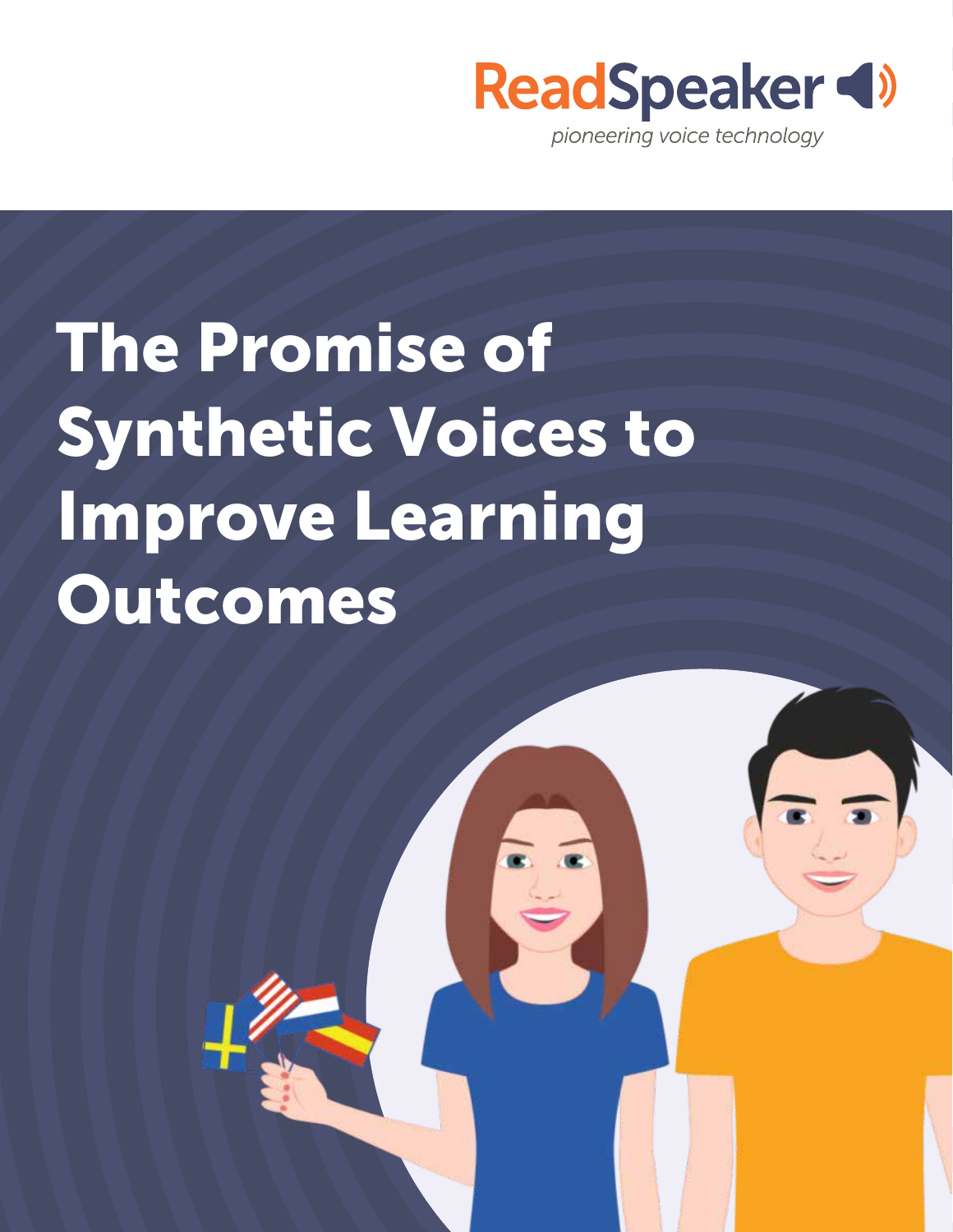

In today's technical landscape, artificial intelligence, virtual humans and voice technology are taking on an increasingly important role in education technology. Historically synthetic, or computer-generated voices, have been seen as inferior to human voices for learning results. However, recent studies have shown that with the continual advances of voice technology, when paired with a virtual human, modern synthetic voices can actually produce better learning results than either human voices or old text-to-speech engines.

According to the study *'Reconsidering the voice effect when learning from a virtual human'* carried out by Scotty D. Craig from Arizona State University and Noah L. Schroeder from Wright State University, **"the modern voice engine produced significantly more learning on transfer outcomes, had greater training efficiency, and was rated at the same level as an agent with a human voice for facilitating learning and credibility while outperforming the older speech engine. These results call into question previous results using older voice engines and the claims of the voice effect."** (1)

As technological innovations are reaching the classroom, there is ever-growing research into effective design and implementation of educational technologies. And in general, it has been found that learning technologies become more effective when virtual humans, or on-screen, human-like characters, are used. (2)

Virtual humans are used in multimedia learning environments and intelligent tutoring systems as instructors, characters in educational video games or as pedagogical agents. These characters help in the learning process by signaling, motivating, role-playing, as a facilitator or by modeling learning strategies.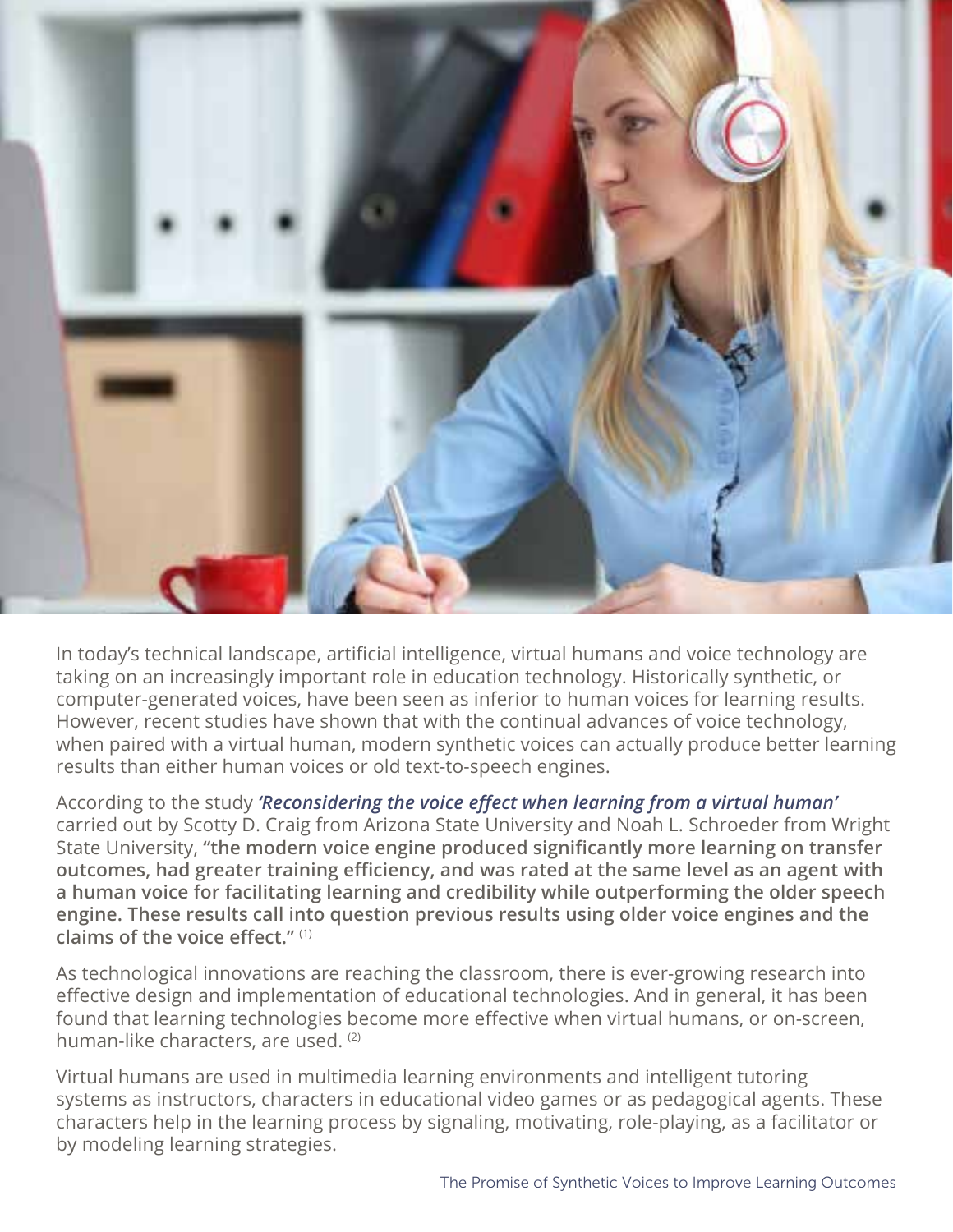"The modern voice engine produced significantly more learning on transfer outcomes, had greater training efficiency, and was rated at the same level as an agent with a human voice for facilitating learning and credibility while outperforming the older speech engine."

As can be reasonably deduced, researchers have shown that the design of the pedagogical agent, meaning its voice, speech patterns, or appearance, influences how effectively the agent facilitates learning (3). These results highlight the importance of "purposeful, data-driven agent design." (4)

According to what is known as the 'voice effect', or 'voice principle', "learning will be improved when a "standardaccented" recorded human voice provides the narration during a multimedia learning situation rather than a computer-generated voice, or so-called "machine voice." (5)

Mayer found compelling evidence to support this conclusion. However four of these studies were published at least 10 years ago. Since then voice technology has been advancing rapidly, and text-to-speech software has greatly improved.

Craig's and Schroder's 2017 research, *'Reconsidering the voice effect when learning from a virtual human',* looks at the implications of the voice effect paired with a virtual human on learning outcomes, cognitive load, and perceptions of the agent.

Historically, researchers have thought that learning with an artificial voice put an additional cognitive load on the learner, as well as caused distractions. Early research by Mayer et al in 2003 and again in 2005 showed that human voices outperformed synthetic voices. However, the results of a similar study in 2012 by Mayer and DaPra using more advanced voice technology indicated no differences in learning between groups that had agents with human voices or those with synthetic voices, pointing to the fact that perhaps the voice effect no longer existed.

Craig & Schroder used Microsoft's speech engine as a classic engine as a baseline and **NeoSpeech's (now under the ReadSpeaker brand) 'Kate' voice** as the representative of a modern engine. A human voice was used as a high-end control. All three of these voices were given to a female virtual human.

A random selection of participants were evaluated on perception, cognitive load, multiple choice questions, and retention. "For the first (learning) and second (cognitive load) research questions, consistent results were found that either showed no differences between conditions or demonstrated that the presentation by the agent with a modern voice engine was more effective compared to the older voice engine or the human voice. This provides consistent evidence against the voice effect." (6) No statistically significant differences were seen on the multiple choice and retention learning measures and the other efficiency measures.

The Promise of Synthetic Voices to Improve Learning Outcomes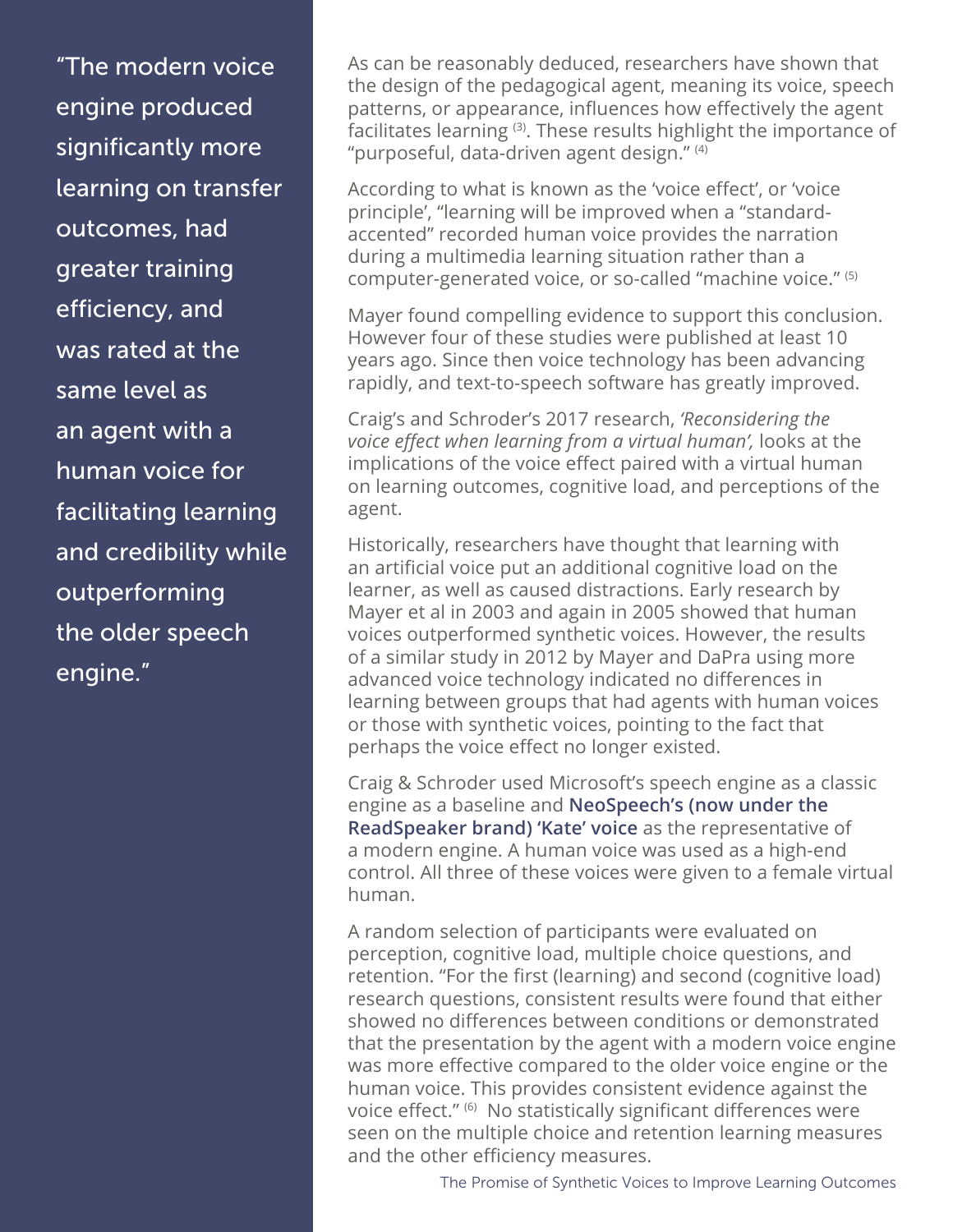In can be concluded that the type of voice used when comparing modern text to speech or recorded human voices, is not as important for learning outcomes as once assumed, and modern voice engines may be just as effective as a recorded human voice. Similarly, no differences were seen in a participant's ratings of the agent's ability to facilitate learning and perceived credibility.

While Craig & Schroder's study using more advanced voice technology not only debunks the myth of human voices being superior in learning environments, it also points to the fact that modern synthetic voices can even produce better results than human voices.

It is possible that the long-standing idea for virtual humans to improve learning is currently possible, and will continue to a greater extent in the future. (7)

(1) - Craig & Schroeder, 2017

(2) - Dehn & Van Mulken, 2000; Graesser, McNamara, & VanLehn, 2005; Graesser & McNamara, 2010; Johnson & Lester, 2016

(3) - Baylor & Kim, 2004, 2009; Clark & Choi, 2005; Domagk, 2010; Kim & Wei, 2011; Moreno & Flowerday, 2006; Ozogul, Johnson, Atkinson, & Reisslein, 2013; Schroeder, Romine, & Craig, 2017; Veletsianos, 2010

- (4) Craig & Schroeder, 2017
- (5) Mayer, 2014b, p. 358
- (6) Craig & Schroeder, 2017
- (7) Johnson & Lester, 2016